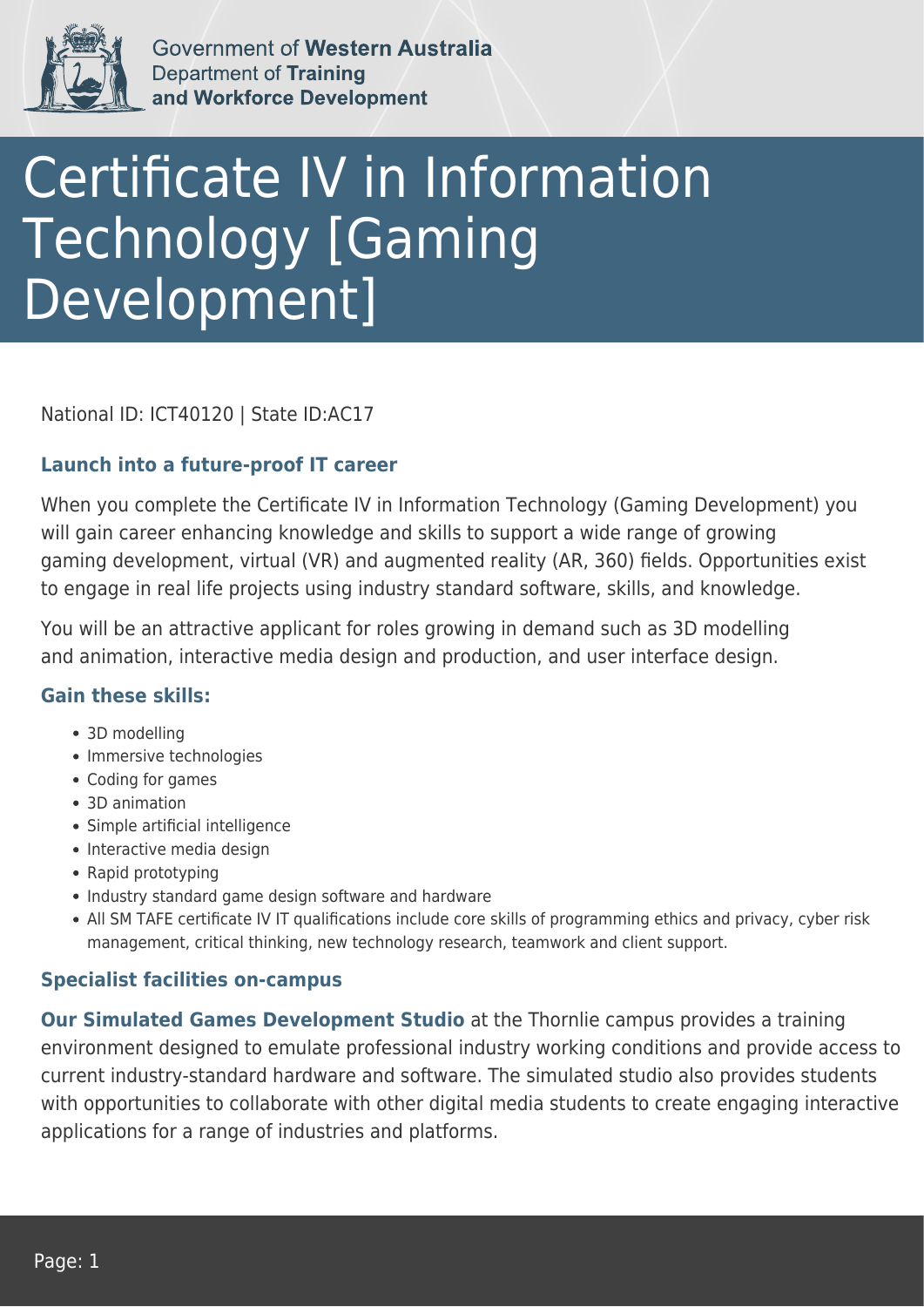

Government of Western Australia **Department of Training** and Workforce Development

# Your qualification prepares you for roles such as:

Game developer | 3D modelling artist | Animator | Interactive media designer

[Apply now](https://tasonline.tafe.wa.edu.au/Default.aspx)